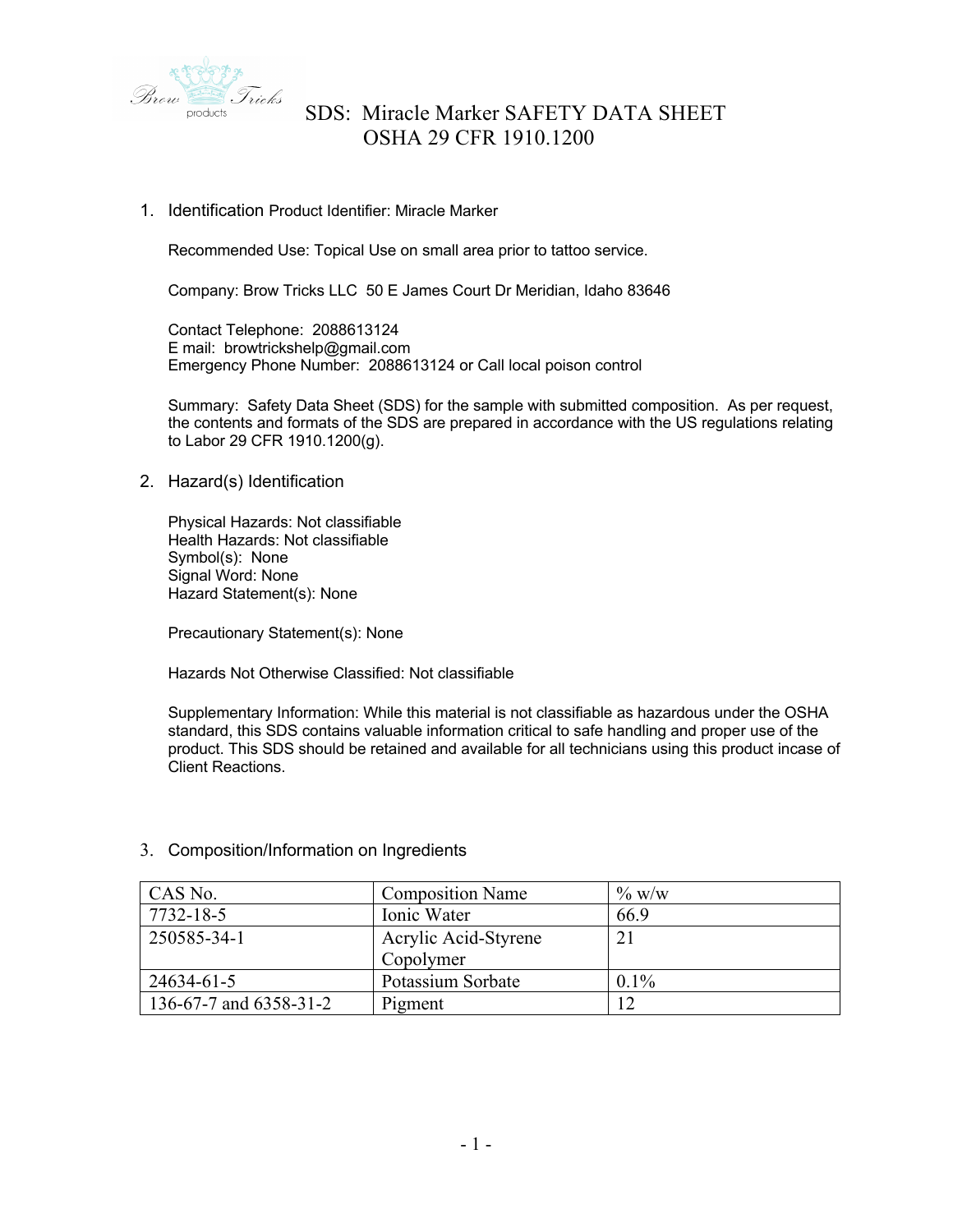

### 4. First Aid Measures

After Inhalation: Supply with fresh air. Call for doctor/physician if you feel unwell.

After Skin contact: Avoid use by children under 3 years of age. In case of accidental ingestion, seek medical advice immediately.

After Eye contact: Rinse cautiously with water for several minutes. Remove contact lenses if present. Continue rinsing. Immediately call a poison center/doctor if redness or burning occurs.

After Swallowing: Wash mouth with water. Do NOT induce vomiting. Immediately contact poison control center/doctor.

Information for doctor:

Most important symptoms and effects, both acute and delayed: May be fatal if swallowed and blocks airways. May cause skin irritation or allergic reaction. Can cause eye irritation.

Indication of any immediate medical attention and special treatment needed: Treat according to symptom.

#### 5. Fire-fighting Measures

Suitable extinguishing agents: Use CO2, powder, water spray or alcohol resistant foam to extinguish. DO NOT USE full jet water.

Special hazards arising from the substance or mixture: May product corrosion/irritant vapor if lit on fire.

Special protective equipment and precaution for fire fighters: Wear fully protective suit and mouth respiratory protective device.

6. Accidental release measures (in large quantities)

Personal Precautions, protective equipment and emergency procedures: Cut off the leakage source, and collect spillage timely. Eliminate all ignition sources (no smoking, flares, sparks or flames in immediate areas); Ensure adequate ventilation; Beware of accumulation of vapor in low areas or contained areas, where explosive concentrations may occur; Use respiratory protective device against the effects of vapor; Do not breath vapor, Wear protective gloves/eyeprotection/face protection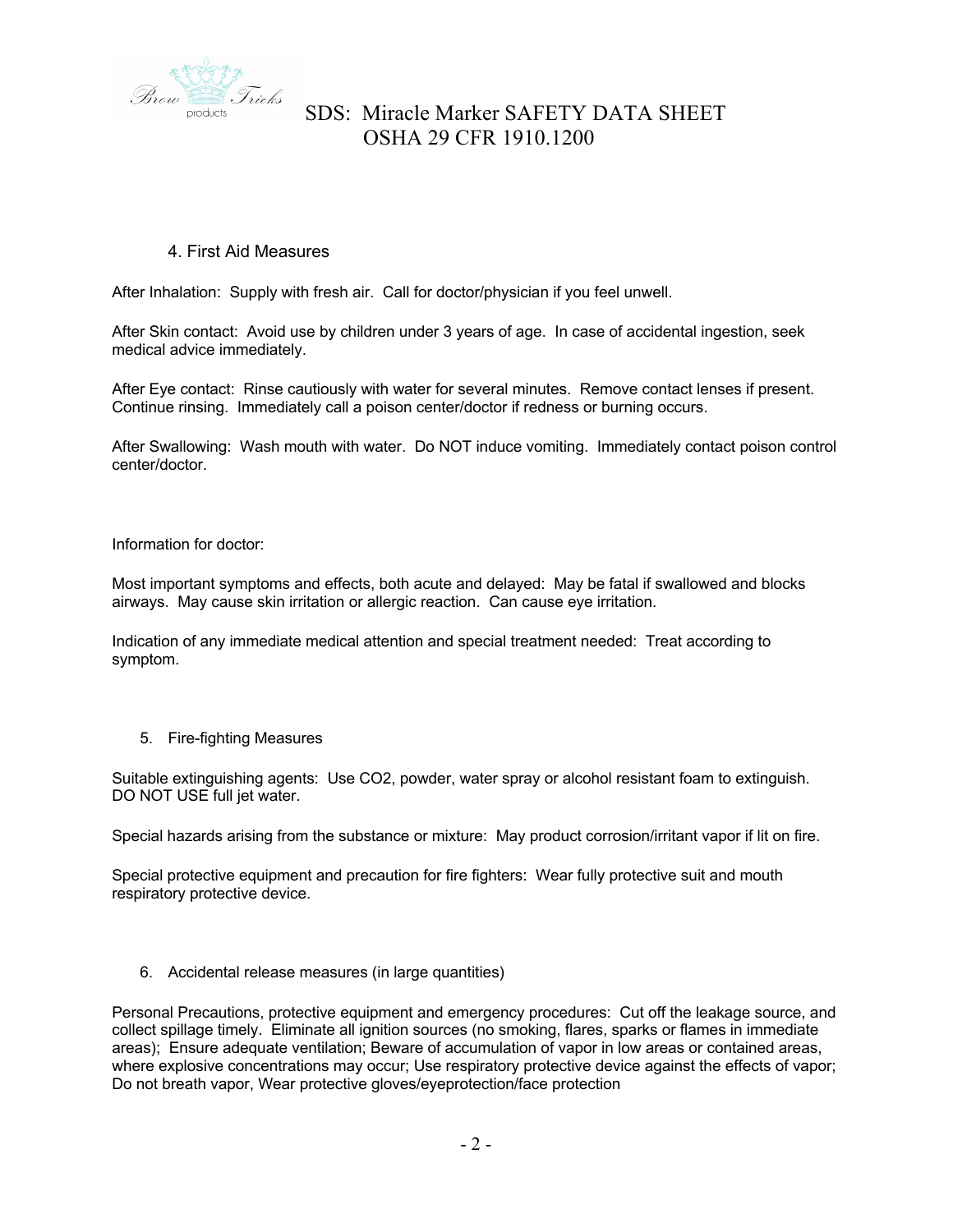

Environmental Precautions: Do not allow product to enter sewers/surface or ground water. Inform respective authorities in case of seepage into water course or sewage system.

Methods and material for containment and cleaning up: Absorb with liquid-binding material (sand, diatomite, acid binders, universal binders, sawdust); Ensure good ventilation; Dispose contaminated material as water according to item 13.

7. Handling and storage

Precautions for safe handling: Keep away from heat/sparks/open flames and hot surfaces. No smoking.

Conditions for safe storage: Open items must be carefully resealed and never swallowed. Prevent leakage.

### 8. Exposure Controls/Personal Protection

Components with limit values that require monitoring at the workplace: The product does not contain any relevant quantities of materials with critical values that have to be monitored at the workplace.

Additional information: The lists that were valid during the creation were used as a basis.

Based on the composition shown in section 3, the following measures are suggested for occupational safety measure: Appropriate engineering controls: handle in accordance with good industrial hygiene and safety practice. Wash Hands after handling. See section 7 for more information.

Personal Protective equipment: Protective breathing equipment if exposed to vapors should include the use of any respirators and components tested and approved under appropriate government standards such as NIOSH or CEN. Recommended Gloves: Nitrile rubber, thickness greater than .11mm. Eye protection: Protective goggles with side-shields.

### 9. Physical and Chemical Properties

Physical State/Color: White, off white, Or soft pinkish skin color.

Odor: Low odor.

Odor Threshold: Not determined pH: 6.5-8

Melting Point: No date available. Freezing Point: No date available. Boiling Point: No date available.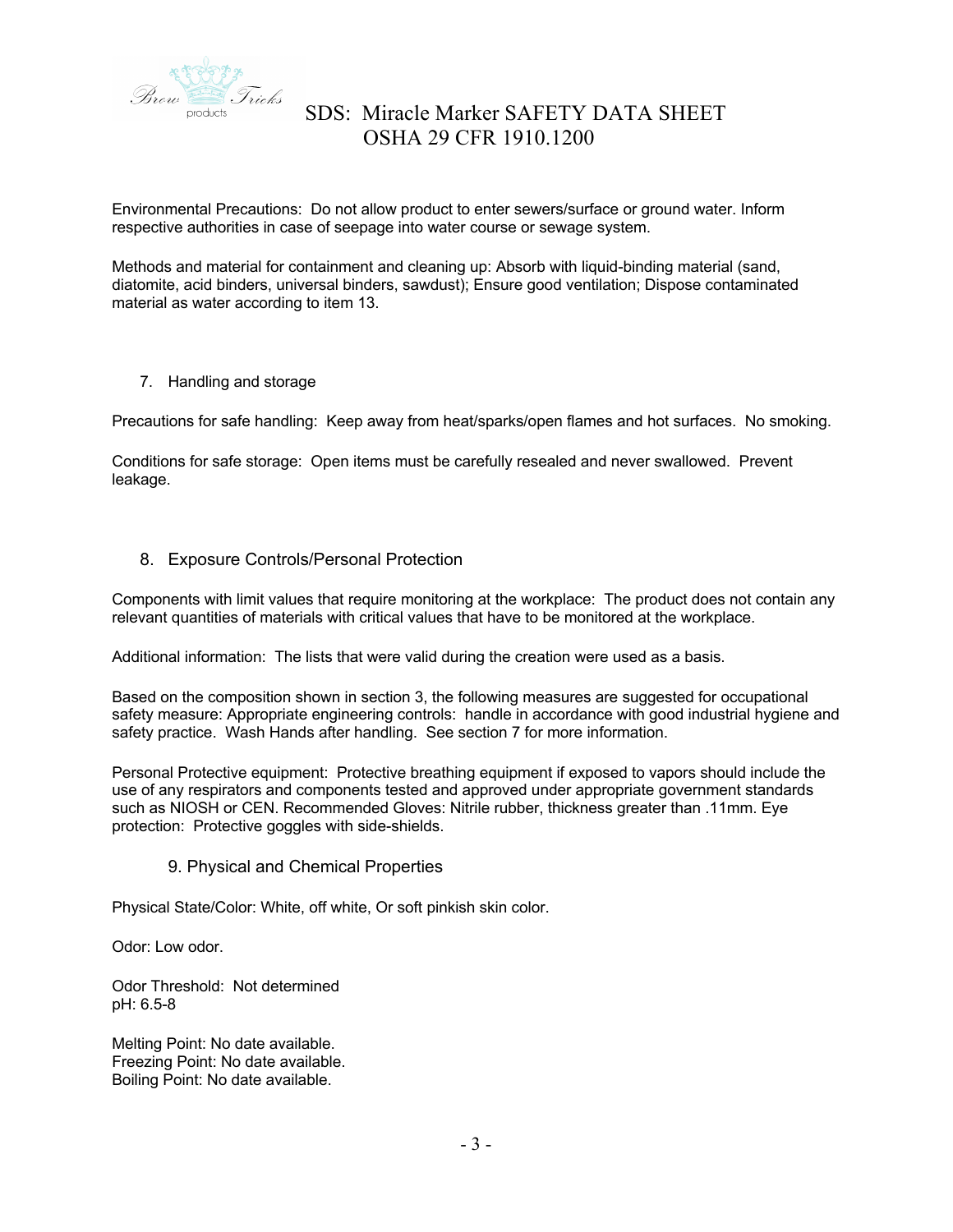

Flash Point: 75 C Evaporation Rate: Same as water.

Flammability (solid, gas): No date available.

Flammability Limit - Lower: No date available.

Flammability Limit - Upper: No date available.

Vapor Pressure: No date available.

Vapor Density: >1. Relative Density: No date available.

Solubility(ies): Soluble in water. Partition Coefficient (n-octanol/water): No date available.

Self-Ignition: Product is not self-igniting.

Auto-Ignition Temperature: No date available.

Danger of Explosion: Product does not present explosive hazard.

Explosion limits: Lower: Not determined Upper: Not determined.

Decomposition Temperature: No date available.

Viscosity: No date available.

Vapor pressure: Not determined.

Density: Not determined.

Relative Density: Not determined.

Vapor Density: Not determined.

Evaporation rate: Not determined.

Solubility in/Miscibility with water: Not determined.

Partition coefficient (n-octonol/water): Not determined.

10. Stability and Reactivity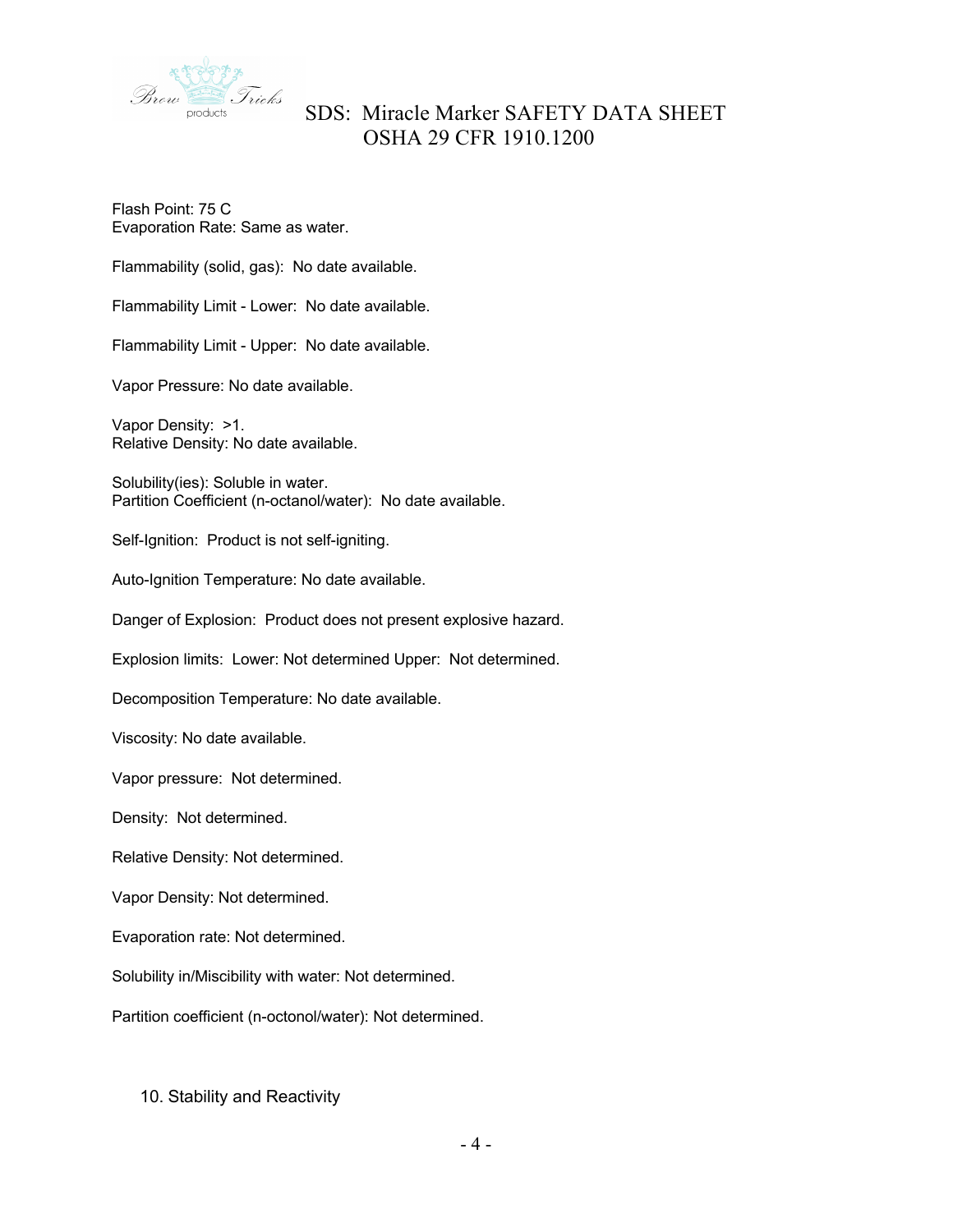

Reactivity: No decomposition if used according to specification. Chemical Stability: Stable under recommended storage conditions. Avoid sources of ignition. Possibility of Hazardous Reactions: No known hazardous reaction. Stable under recommended storage conditions. Avoid sources of ignition. Conditions to Avoid (e.g., static discharge, shock, or vibration): High temperature. Incompatible Materials: Strong acid, strong oxidizing agent and substance. Hazardous Decomposition Products: No known hazardous decomposition products. Hazardous Polymerization: No data available.

### 11. Toxicological Information

Acute toxicity: Not classified as toxic or harmful mixture.

LD/LC50 values that are relevant for classification: No animal testing has been done

13463-67-7 Pigment White: Titanium Dioxide

Rabbit LD50- skin > 8000mg/kg

Rat LD50- oral >3000 mg/kg

Information on the Likely Routes of Exposure:

Inhalation: No data available.

Ingestion: No data available.

Skin Contact: No irritant to skin.

Eye Contact: May cause damage to eyes. Do not put into eyes. Follow above instructions if accidentally put directly into eye.

Symptoms Related to the Physical, Chemical and Toxicological Characteristics: See Section 4.

Delayed and Immediate Effects of Exposure:

Acute Toxicity – Oral: No data available.

- 5 -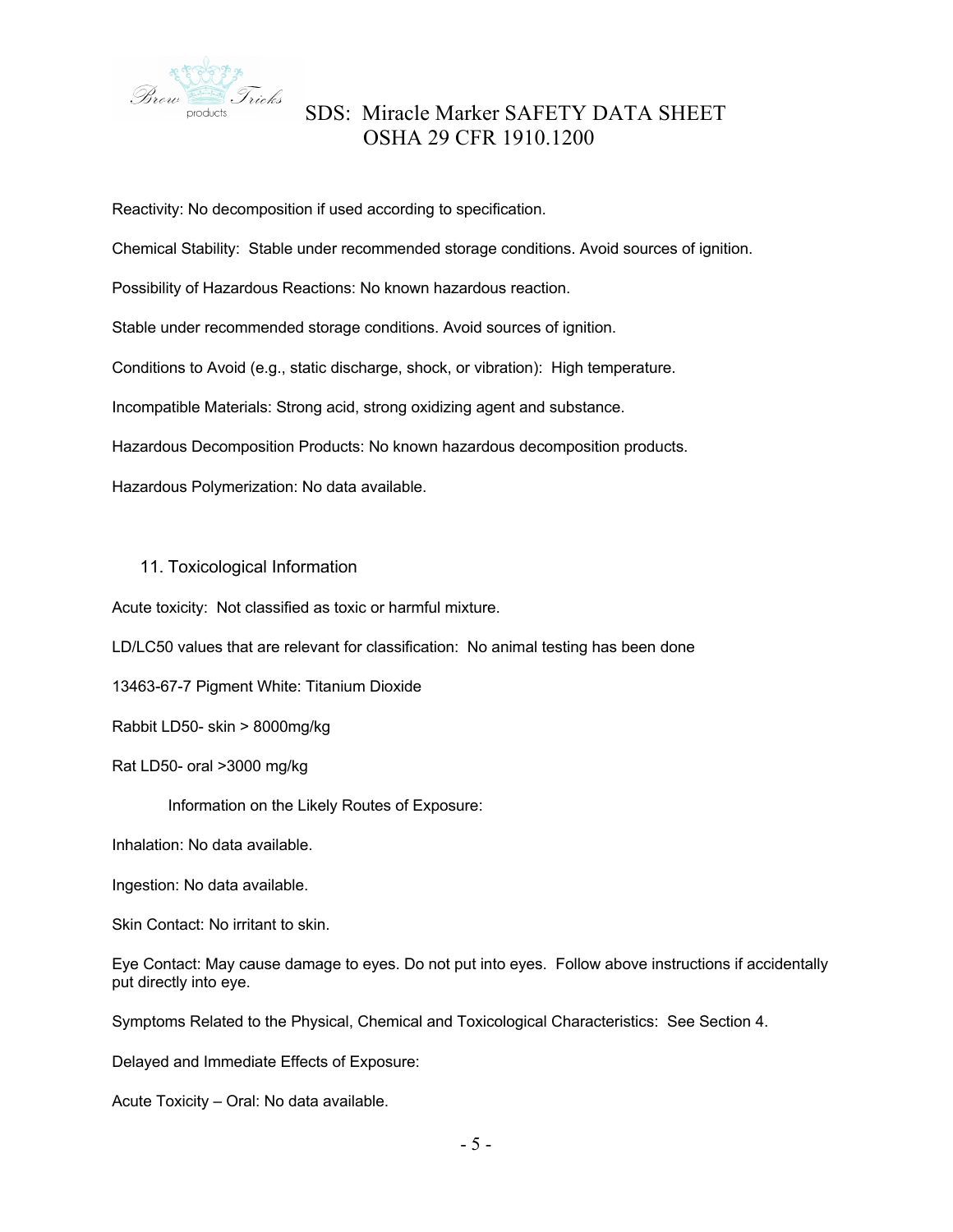

Acute Toxicity – Inhalation: No data available.

Carcinogenicity: Not considered to be a carcinogen.

Mutagenicity: No data available.

Aspiration Hazard: No data available.

IARC: None of the ingredients listed.

NTP: None of the ingredients listed.

12. Ecological Information

#### **Ecotoxicity**

Aquatic: Not Hazardous to aquatic environment. Terrestrial: No data available. Persistence and Degradability: Readily degradable.

Bioaccumulative Potential: Low bio-accumulation.

Mobility in Soil: No data available. Mobility in Environment: No data available. Other Adverse Effects: No further information available.

#### 13. Disposal Considerations

Dispose of all waste in accordance with Federal, State and Local regulations.

14. Transport Information

UN Number: Not applicable. UN Proper Shipping Name: Not applicable.

Transport Hazard Class(es): Not applicable.

Packing Group: Not applicable.

Department of Transportation: Not regulated as a hazardous material.

International Air Transport Association (IATA): Not regulated as a dangerous good.

International Maritime Dangerous Good (IMDG): Not regulated as a dangerous good.